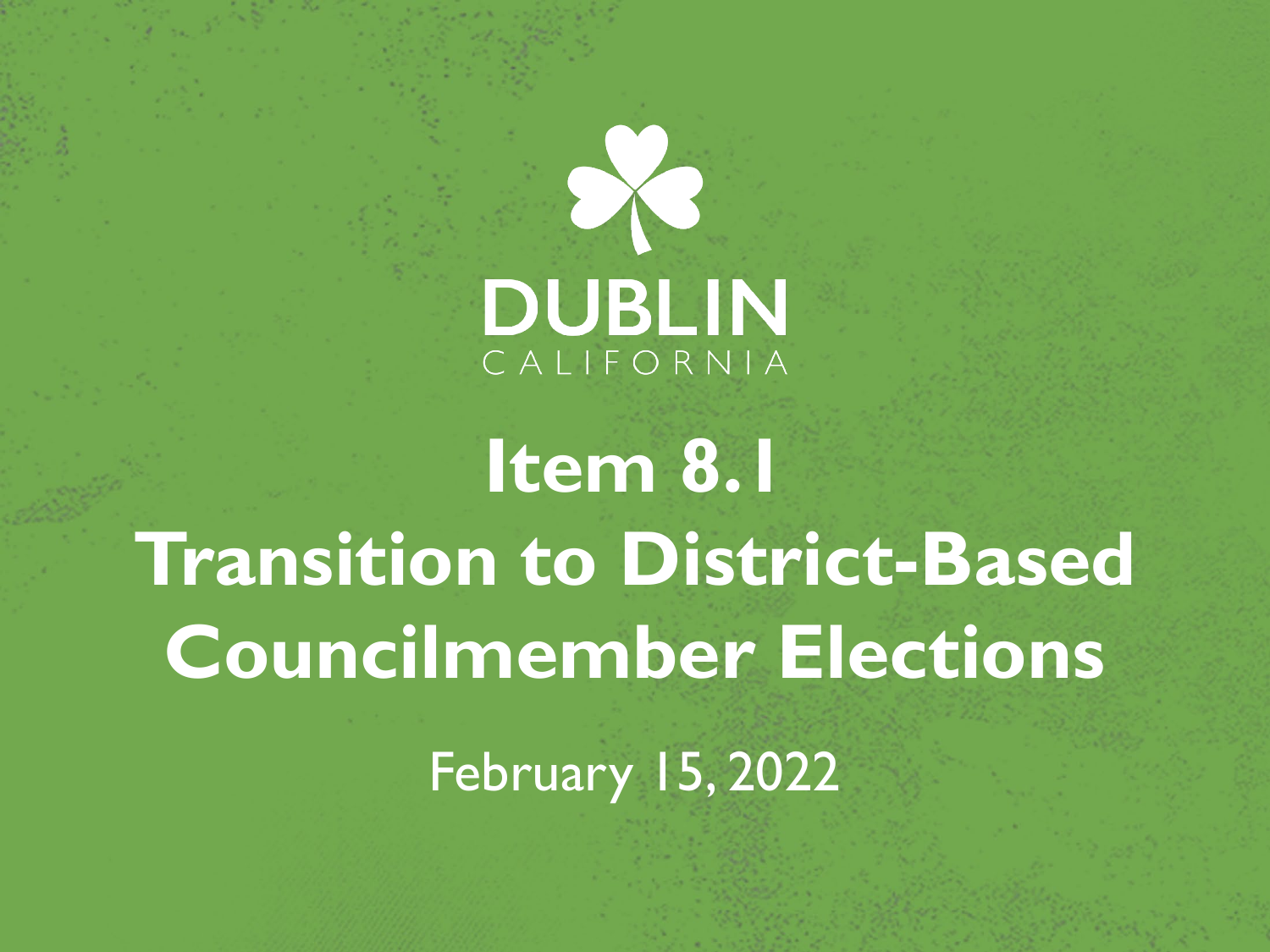## Background

- **January 4, 2022**
	- City received a letter from Shenkman & Hughes, on behalf of Southwest Voter Registration Education Project, alleging a violation of the CVRA
- **California Voting Rights Act (CVRA)** 
	- Prohibits at-large elections from impairing the ability of a protected class (members of a race, color, or language minority group) to elect candidates of its choice or its ability to influence the outcome of an election

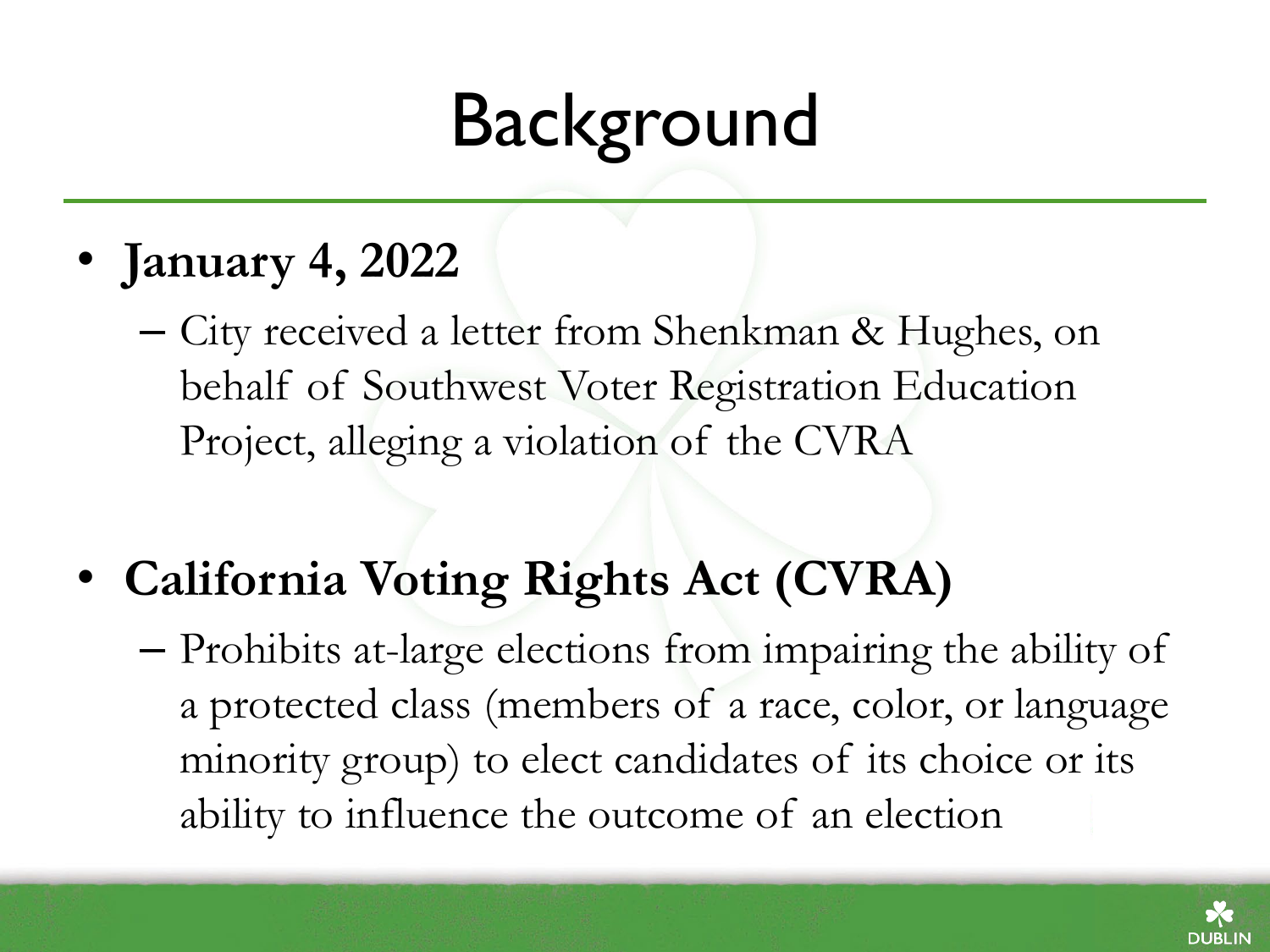## At-Large vs. District Elections

• **At-Large Elections (current)**

– All voters in Dublin elect each of the four (4) Councilmembers and Mayor

- **District-Based Elections** 
	- Create maps to physically divide City into separate districts of equal population
	- Each district represented by one Councilmember who resides in and is chosen by voters residing in that same district

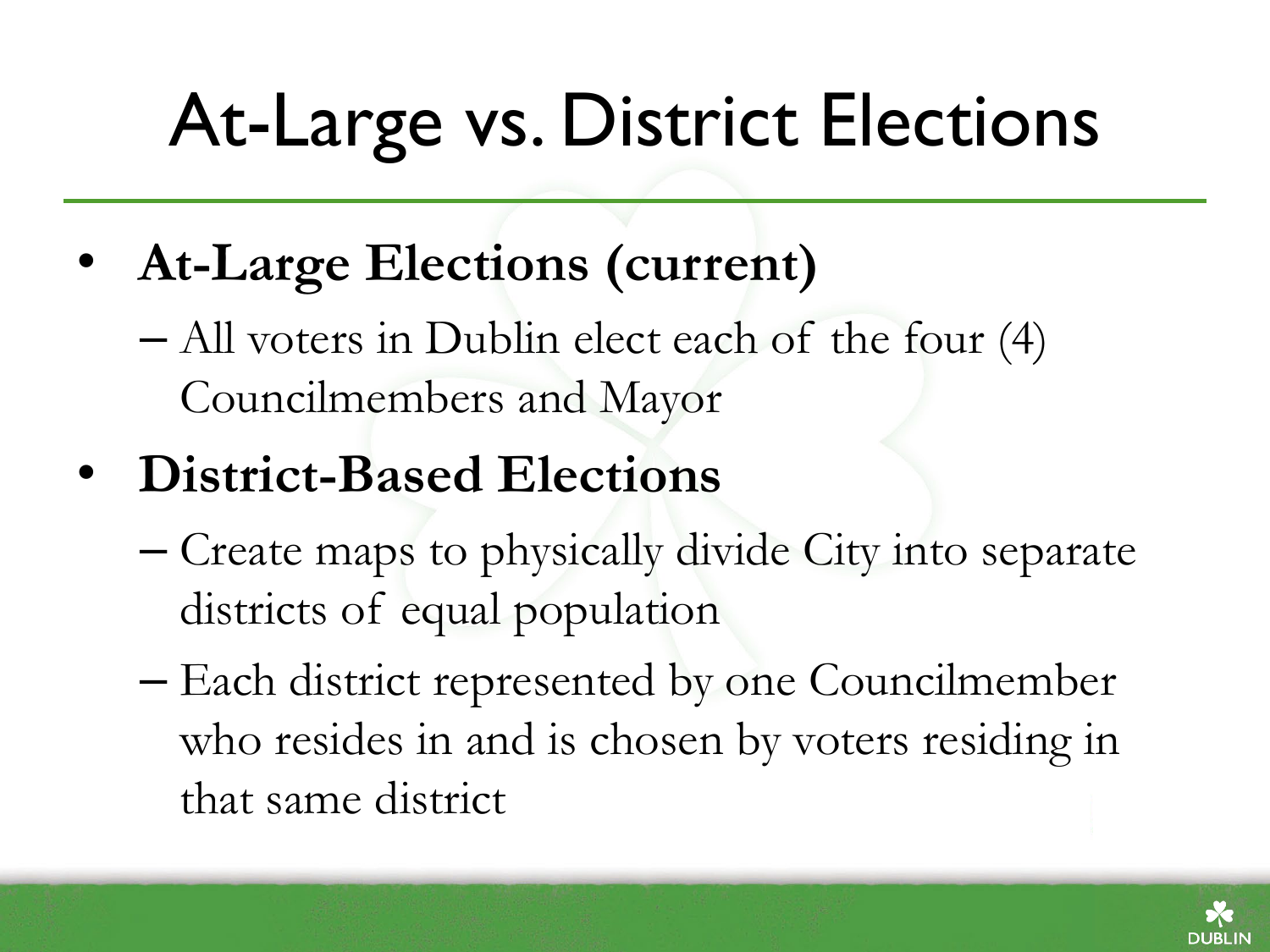# Legal and Financial Impacts

- **CVRA lawsuits**
	- Plaintiff has low bar to prevail in a CVRA lawsuit
	- Even if City prevails, another plaintiff may allege CVRA violation later
- **Costs to litigate**
	- Must pay plaintiff 's legal fees if City is unsuccessful
	- Legal fees in past cases have approached \$5 million
	- Court orders district elections & draws maps

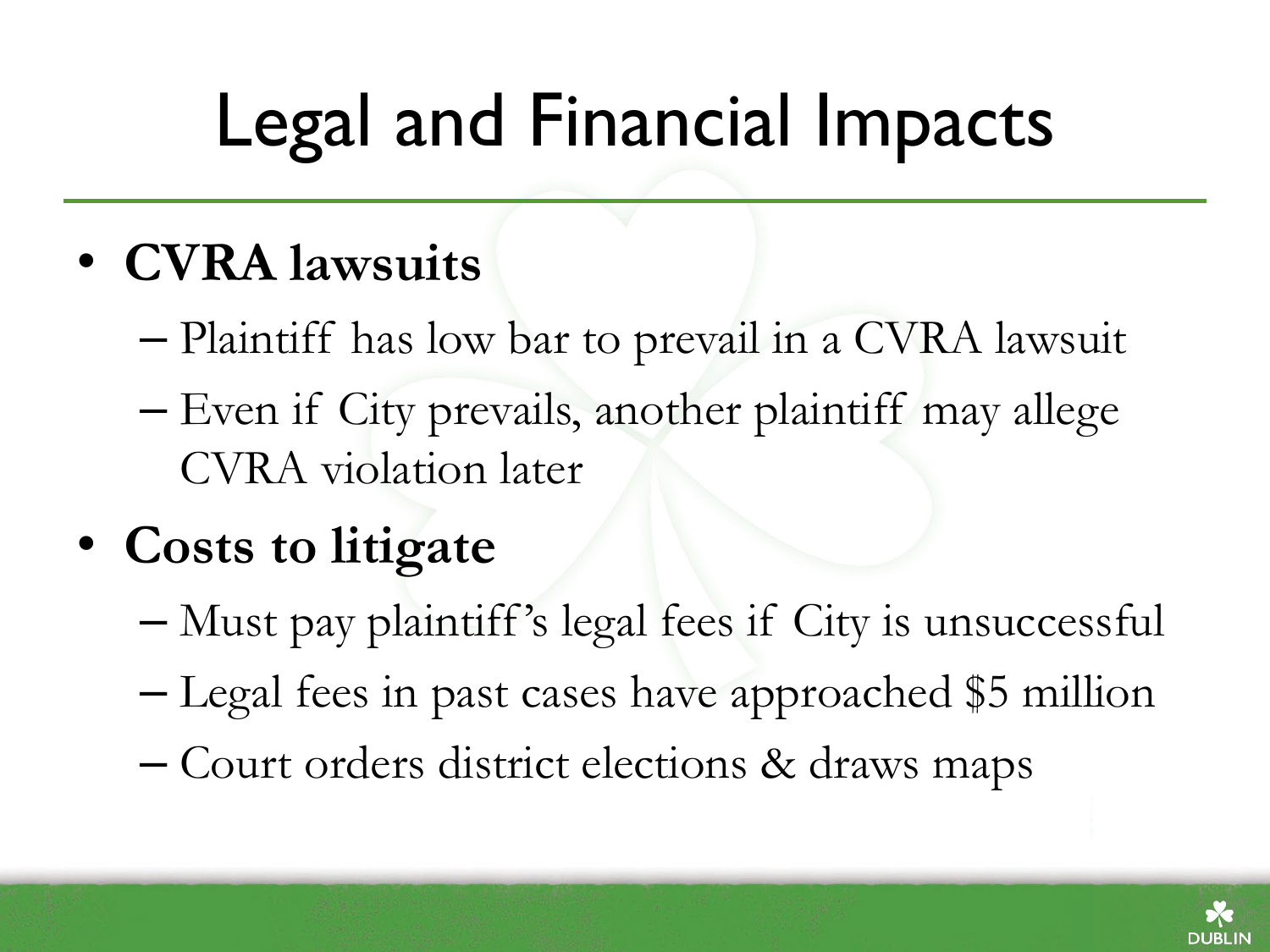## CVRA Safe Harbor

- Method to expeditiously change to a district-based election system and avoid the high cost of litigation
- Within 45 days of CVRA demand letter:
	- Adopt a resolution of intent to transition to districtbased elections
- Prospective plaintiff may not bring a CVRA lawsuit within 90 days after resolution's passage and attorneys' fees capped at \$30,000 (plus inflation)

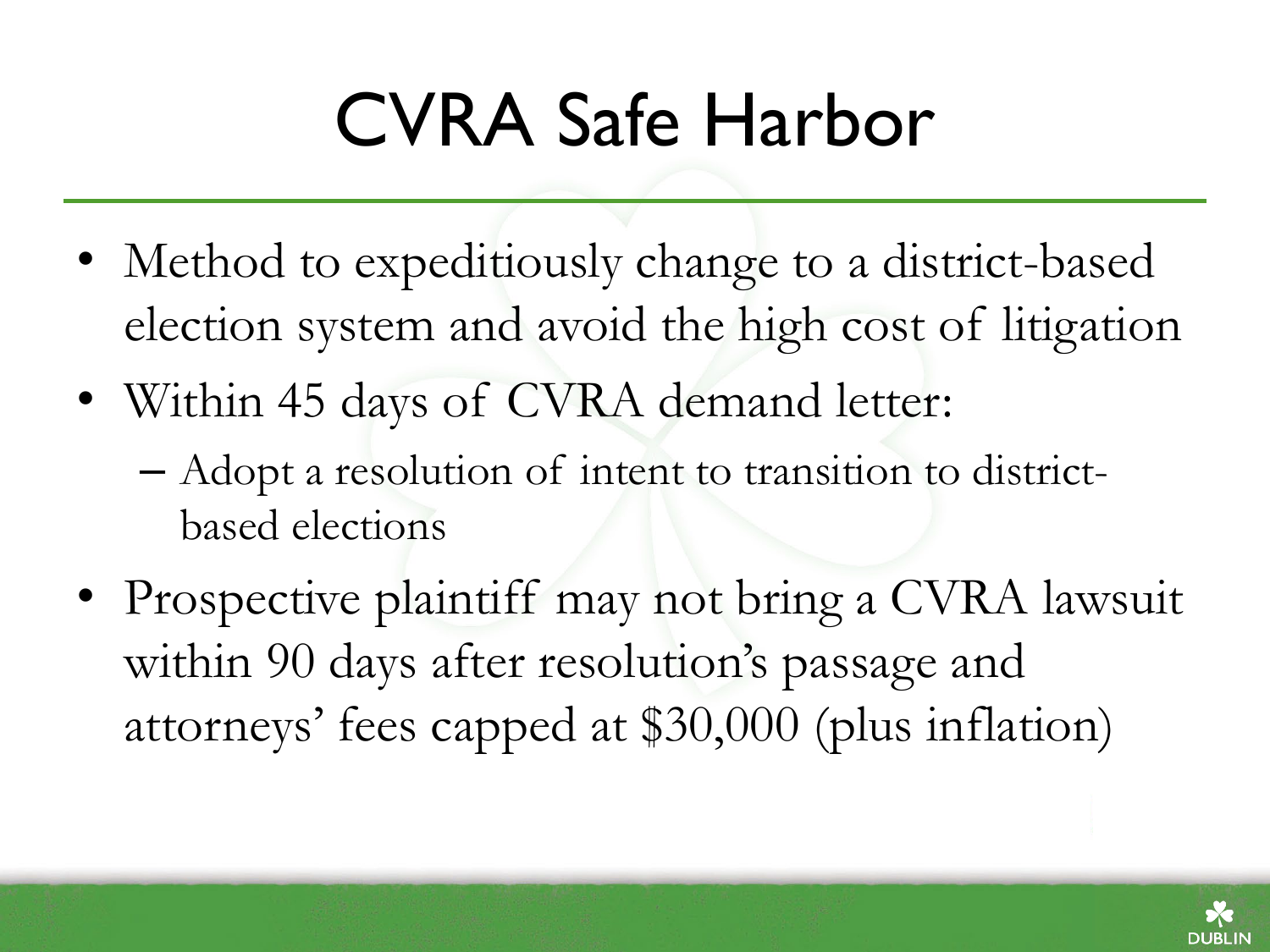#### Transition Process

- **Minimum of Five Public Hearings Required**
	- 2 public hearings for input on the composition of the districts before any maps are drawn
	- 2 public hearings on content of the draft maps and the proposed sequence of elections
	- Introduce and adopt ordinance

#### • **2022 Election Dates**

- City is committed to engaging in an open and deliberate public process to educate and seek input from the City's various constituencies and communities of interest
- Insufficient time to meaningfully engage in the public process to adopt and implement the maps for use in 2022 election

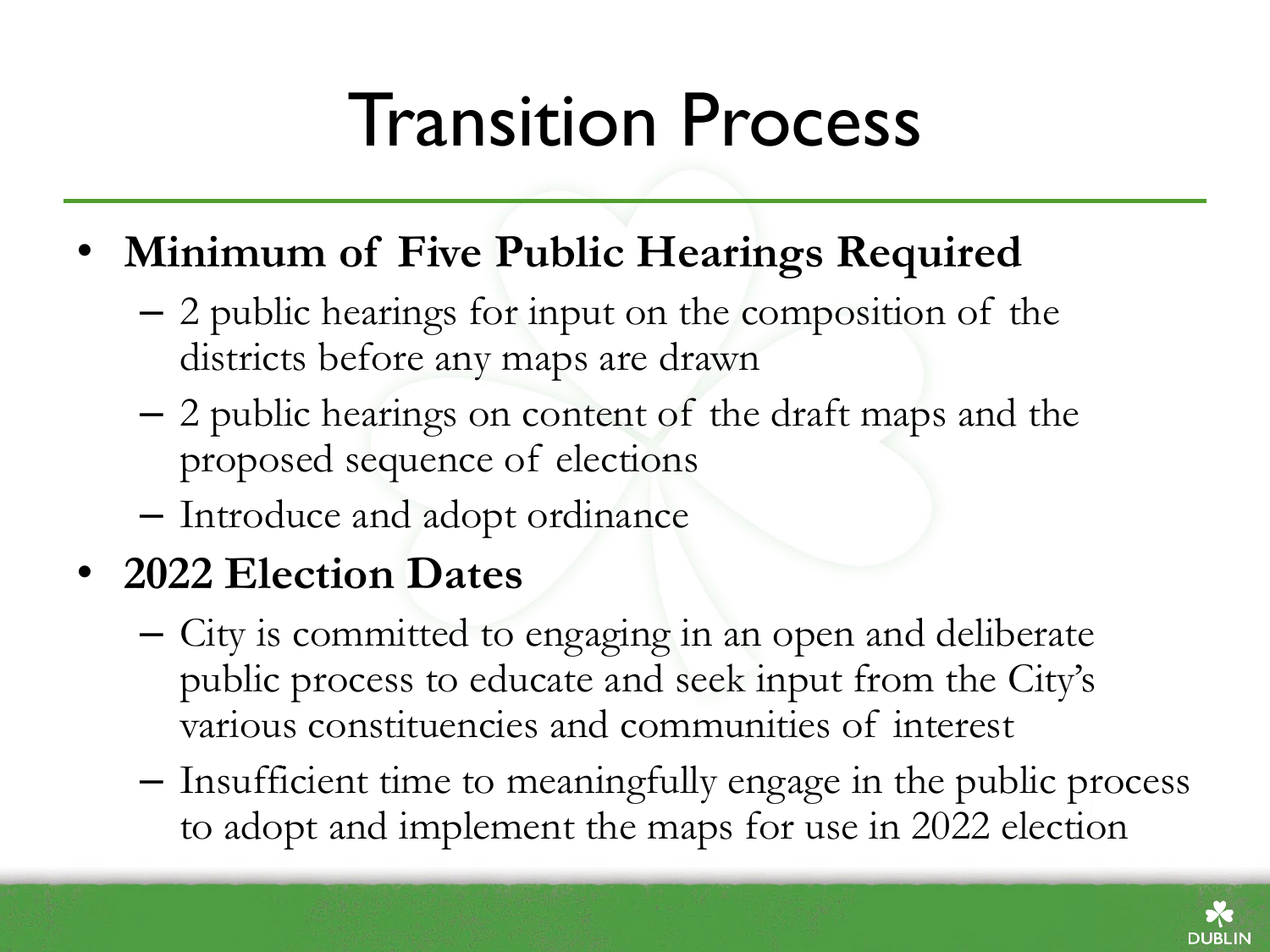#### Estimated Timeframe

| Date                           | <b>Event</b> / Action                                                                                                                                     |
|--------------------------------|-----------------------------------------------------------------------------------------------------------------------------------------------------------|
| <b>January 4, 2022</b>         | City received letter asserting violations of CVRA                                                                                                         |
| <b>February 15, 2022</b>       | City adopts resolution of intent to transition to<br>district-based elections                                                                             |
| February - March 2022          | City conducts public outreach to explain the<br>districting process and to encourage public<br>participation                                              |
| April 2022                     | City holds 1st and 2nd public hearings to obtain<br>input regarding the composition of the districts                                                      |
| <b>May - June 2022</b>         | City prepares and posts draft maps and potential<br>sequence of councilmember elections                                                                   |
| June - July 2022               | City holds 3rd and 4th public hearings to obtain public<br>input regarding content of the draft maps and potential<br>sequence of councilmember elections |
| <b>August - September 2022</b> | Introduction and adoption of ordinance establishing<br>district-based elections and a final map                                                           |